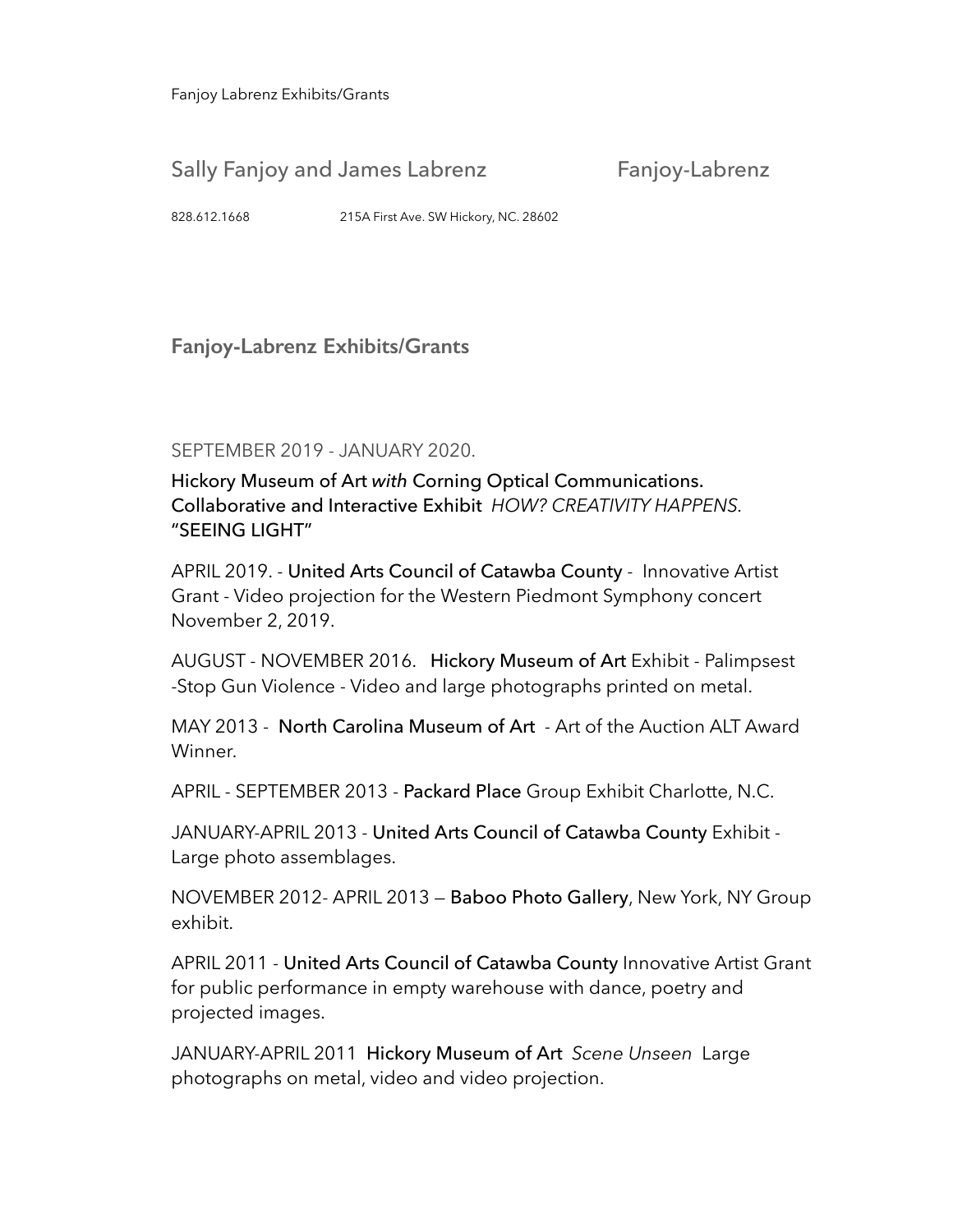MAY 2011 - United Arts Council of Catawba County May Day Installation/ Performance.

AUGUST 2009. - Pantone 278 Solo exhibit - Charlotte Trolley Museum.

APRIL 2009 - United Arts Council of Catawba County *Innovative Artist Grant.*

FEBRUARY-APRIL 2009 - Youssef 242 Solo exhibit. Hickory NC

JUNE-JULY 2007 - Wilkes Art Gallery North Wilkesboro, NC *Of Earth and Beyond -* SX 70 polaroids and transfers.

MAY 2007 - THE SPIRIT OF THE PLACE AND THE SOUL OF CATAWBA COUNTY #2- Photographs printed on fabric and suspended in trees for public performance with the Degas Quartet and poet Dr. Rand Brandes at the historic Bunker Hill Bridge.

FEBRUARY 2007 - Caldwell Arts Council Lenoir NC Group exhibit.

OCTOBER 2006 - Hickory Museum of Art - Through Healing Eyes -portraits of Breast Cancer Survivors.

SEPTEMBER 2006 - THE SPIRIT OF THE PLACE AND THE SOUL OF CATAWBA COUNTY #1 - Photographs on fabric suspended in trees for public performance with the Degas Quartet and poet Dr. Rand Brandes on the Catawba River.

FEBRUARY 2005 - Gallery Minerva Asheville, NC Group exhibit.

SEPTEMBER 2004 - Caldwell Arts Council Group exhibit. Lenoir, NC

AUGUST 2002 - Hickory Museum of Art *SOULITUDE* B/W silver gelatin prints.

MAY -JULY 1999 - Hickory Museum of Art B/W, polaroid transfers.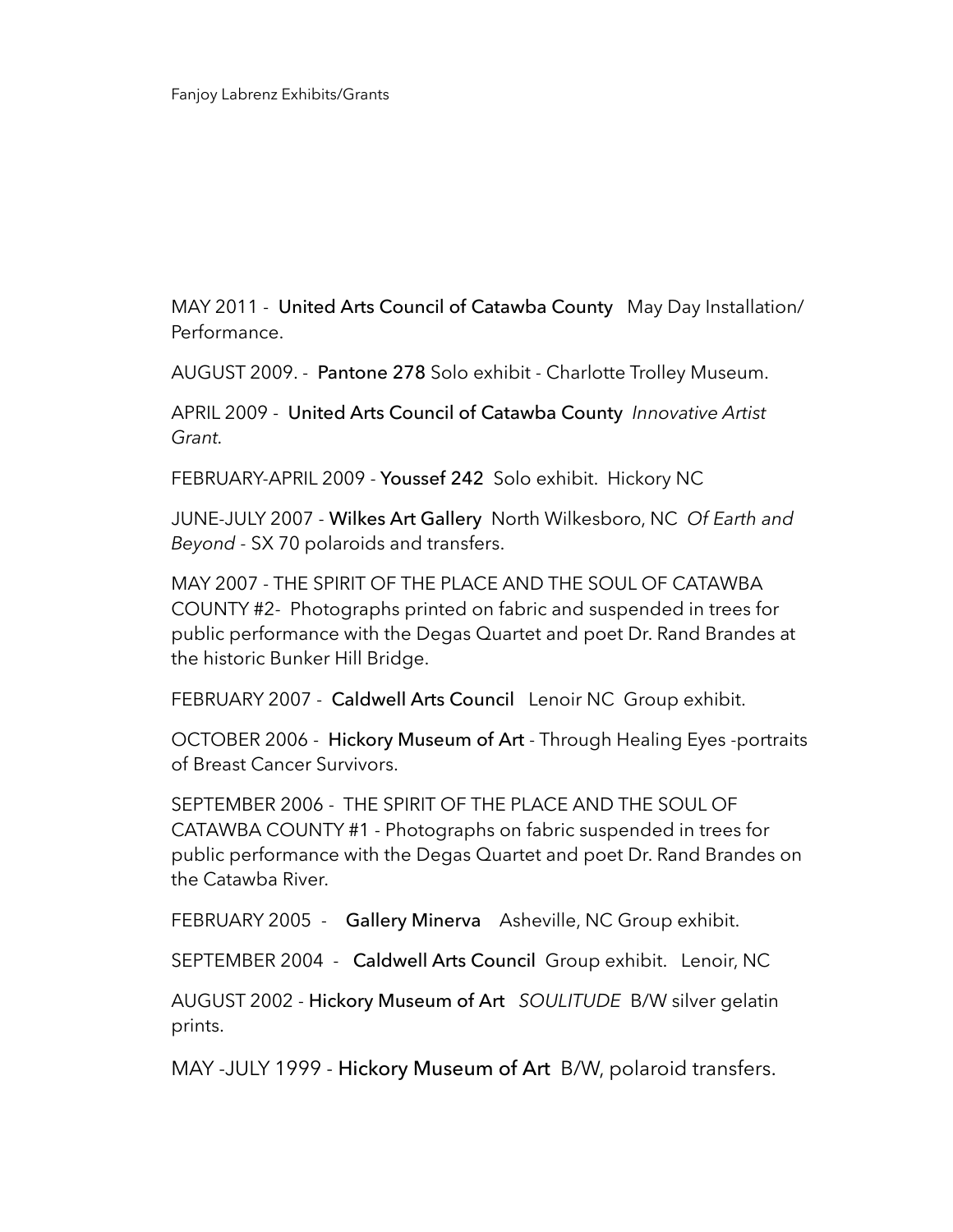NOVEMBER 1999 - Main Street Gallery Group exhibit. Savannah, Georgia.

SEPTEMBER 1994 - The New Wave Gallery Group exhibit. Wilmington, N.C.

FEBRUARY-MARCH 1992 - The Center for the Arts - Exhibit Large Cibachrome collages. Pottstown, Pa

JANUARY-APRIL 1992 - The Highland Gallery Atlanta, Ga

1990 - NORTH CAROLINA BUSINESS COUNCIL OF THE ARTS AND HUMANITIES - Selected to create limited edition of photographs.

JULY-SEPTEMBER 1989 - Hickory Museum of Art Altered Cibachrome color prints.

APRIL-JUNE 1987 - Hickory Museum of Art B/W silver gelatin prints.